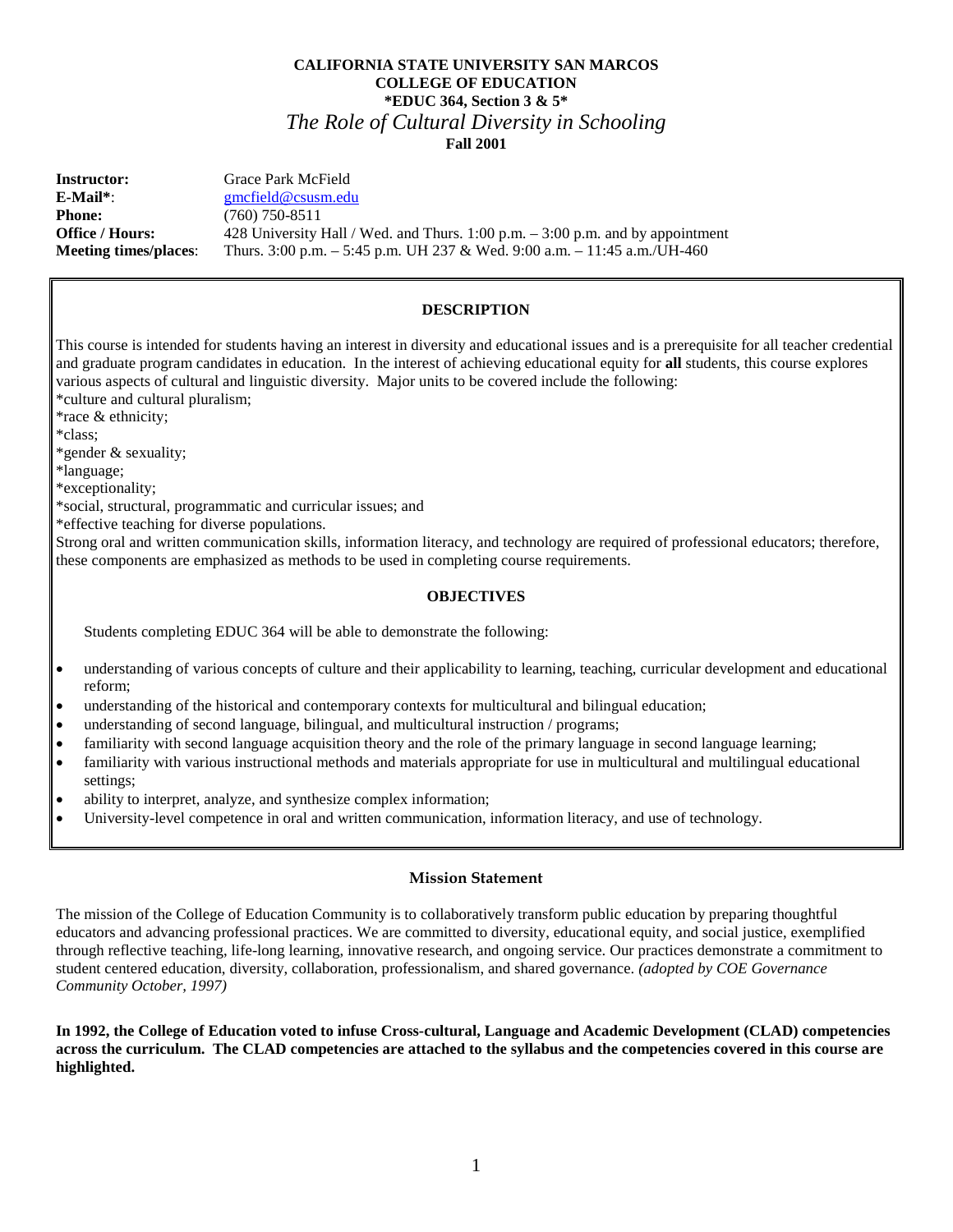The Governance Community of the College of Education adopted the following policy on 12/19/97:

### **Attendance Policy**

Due to the dynamic and interactive nature of courses in the College of Education, all students are expected to attend all classes and participate actively. At a minimum, students must attend more than 80% of class time, or s/he **may not receive a passing grade** for the course at the discretion of the instructor. Individual instructors may adopt more stringent attendance requirements. Should the student have extenuating circumstances, s/he should contact the instructor as soon as possible.

This course deals with complex material processed in a variety of ways. Structured interactions, group processes, oral presentations, guided discussion of readings, and self-disclosure exercises are the norm. Given the fast-paced and highly interactive nature of the course, and given that teaching and learning is difficult (if not impossible) without regular attendance and full engagement in class, the above College Policy is amplified as follows:

Your attendance and participation are basic to your learning and my evaluation of your learning in this class. You are expected to establish appropriate personal, academic and career priorities to facilitate said attendance and participation in this class.

\*Your grade will be negatively affected by absences and positively affected by regular attendance. You will lose 1 point for each tardy or early departure, and 5 points for each absence, explained or unexplained.

\*Students are expected to read course materials prior to class meetings and participate in group and class discussions.

\*Students are also expected to dialogue via email with each other and with the instructor on a regular basis. You are expected to be or become proficient with email. All students are expected to have an email account, or establish a (free) student email account. You must email me during the *first week of class* so that I can add you to my email list. Essential and time-sensitive information may be conveyed via email, and you are responsible for obtaining this information.

\*\*Illness and emergency circumstances will be negotiated on a case-by-case basis.

These measures should not be considered punitive. Rather, they are intended to encourage responsibility for one's own learning in a democratic, collaborative and reciprocal-learning environment.

### **GRADING**

*Grading Scale:* A=90+, B=80-89, C+=77-79, C=73-76, C-=70-72, D+=67-69, D=63-66, D-=60-62, F=59 or lower. Students taking EDUC 364 as a prerequisite for teacher credential and graduate programs are reminded that the College of Education requires completion of this course with a C+ or higher for these purposes.

*Submission Schedule:* Work submitted within one week late will be reduced by one letter grade. Work received over one week late receives no credit (Individual exceptions due to emergencies will be negotiated on an individual basis).

*Grading Emphasis*:Each written assignment will be graded approximately 80% on content and writing (detail, logic, synthesis of information, depth of analysis, etc.), and 20% on mechanics (grammar, syntax, spelling, format, uniformity of citation, etc.). All citations need to use APA format.

# **GENERAL CONSIDERATIONS**

*Outcomes and Standards:* This course is aligned with the standards for the Cross-cultural Language and Academic Development (CLAD) endorsement, as articulated by the California Commission on Teacher Credentialing, and as approved by the faculty of the College of Education. Further consideration has been given to the alignment of standards for multicultural education as articulated by the National Council for Accreditation of Teacher Education (NCATE), the Interstate New Teacher Assessment and Support Consortium (INTASC), and the National Board for Professional Teaching Standards (NBPTS). Emphasis is placed on learning outcomes (what you know and can demonstrate) rather than on inputs (putting in "seat time", meeting minimum criteria for assignments, checking off tasks and activities), and how these outcomes correspond to your potential to enhance student learning as a new teacher.

*Academic Honesty:* It is expected that each student will do his or her own work, and contribute equitably to group processes and projects. If there is any question about academic honesty, consult the University Catalog.

*Appeals:* Every student has the right to appeal grades, or appeal for redress of grievances incurred in the context of any course. Disputes may be resolved informally with the professor, or through the formal appeal process. For the latter, consult Dr. E. Oliver, Associate Dean.

*Ability:* Every student has the right to an equitable education and appropriate accommodations. Students having differing ability (mobility, sight, hearing, documented learning challenges, first language/English as a second language) are requested to contact the professor at the earliest opportunity. Every effort will be made to accommodate special needs. Students are reminded of the availability of Disabled Student Services, the Writing Center, technology assistance in the computer labs, and other student support services available as part of appropriate accommodations for special needs students.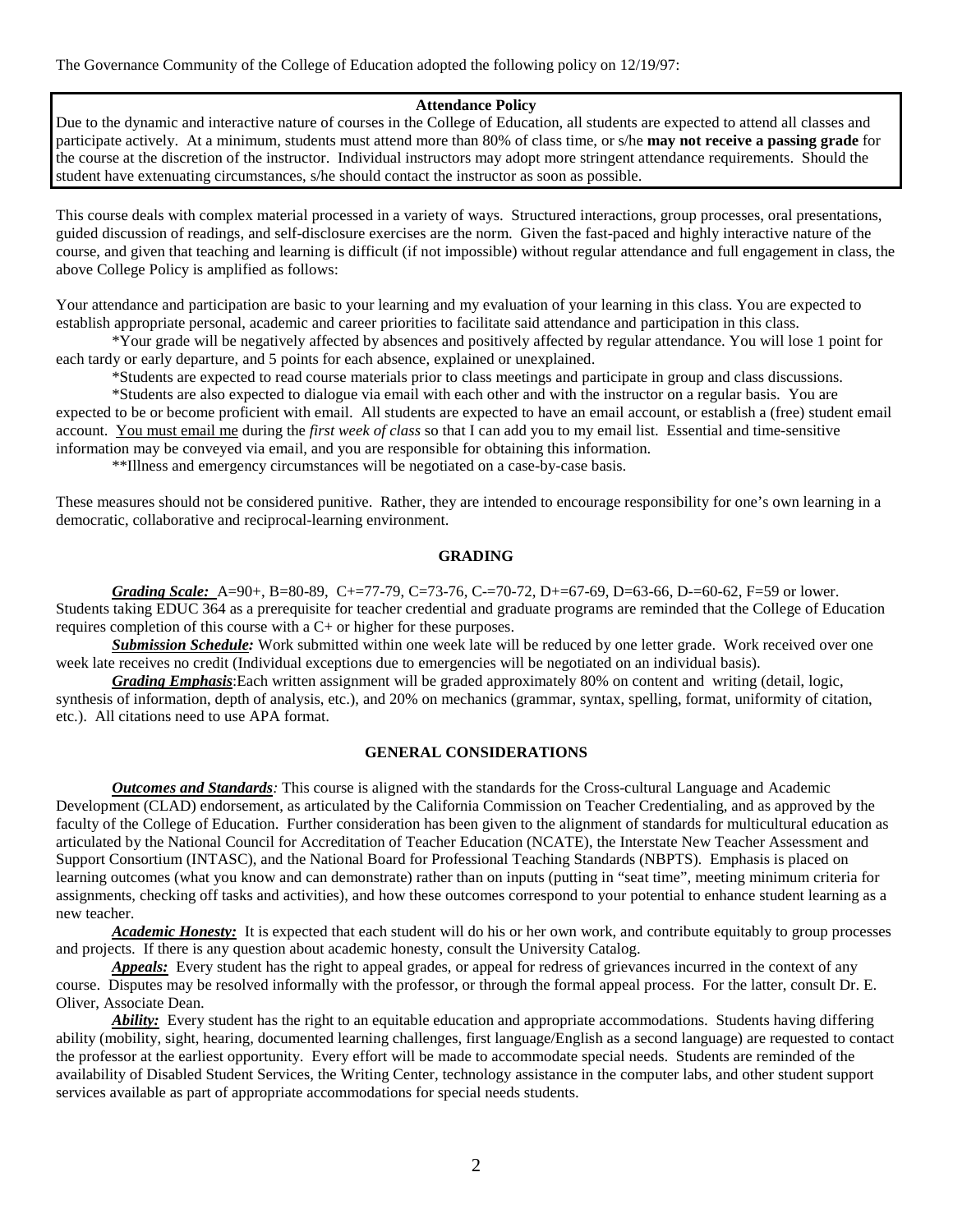### **REQUIRED TEXTS**

Gollnick, D. & Chinn, P. C. (1998). *Multicultural Education in a Pluralistic Society (5th Edition)*. Columbus, Ohio: Prentice Hall, Inc.

Krashen, S. (1999). *Condemned without a trial: Bogus arguments against bilingual education*. Portsmouth, NH: Heinemann.

Spring, J. (1997). *Deculturalization and the Struggle for Equity (2nd Edition).* New York, NY: The McGraw-Hill Companies, Inc.

Course Reader: Info on this will be announced in class.

#### **Optional:**

Cummins, J. (1996). *Negotiating identities: Education for empowerment in a diverse society*. Ontario, CA: California Association for Bilingual Education

**NOTE:** All texts/readings MUST be brought to each appropriate class session.

### **COURSE REQUIREMENTS**

#### *Assignments:*

All assignments are due on the dates indicated. Assignments must be typewritten or word processed, double-spaced and with standard margins. It is expected that all assignments will reflect university-level composition. Use of electronic spelling and grammar checking is encouraged.

### **A. Portfolio (6 pieces = 35 points):**

|    | 1. Personal History Narrative | 5 points  |
|----|-------------------------------|-----------|
|    | 2. Family Tree                | 10 points |
|    | 3. Gender                     | 5 points  |
| 4. | <b>CBEDS</b>                  | 5 points  |
|    | 5. World Language TV          | 5 points  |
|    | 6. Service Learning           | 5 points  |

**B. Research Project & Presentation (30 points):**

#### **C. Final Assignments (20 points):**

- **1. Outcome Assessment 10 points**
- **2. Revised Personal History Narr. 10 points**
- **D. Attendance & Participation (15 points)**

#### **A. PORTFOLIO**

#### **1. Personal History Narrative.** (5 points). **Due Week 2**

a. Write a narrative essay about your own life, describing the experiences that have shaped your views of race, culture, and issues of diversity. Reflect on and describe your own experiences in terms of the following:

\*your family background;

\*your positionality / membership: i.e., your reference points & identity in terms of gender/sexuality, culture, ethnicity/race, and class; \*your exposure to and interactions with others unlike yourself; and

\*other factors determined by your unique circumstances and upbringing.

b. In addition, explore and describe

\*your identity as a learner;

\*how this may affect your potential as a teacher.

Include SPECIFIC examples of events and situations that you feel shaped your views on these issues. Be sure to situate your examples in the context of assumptions about schooling and education. To the extent possible, relate your experiences to course topics, readings and discussions. Be prepared to discuss your assignment with the class at large.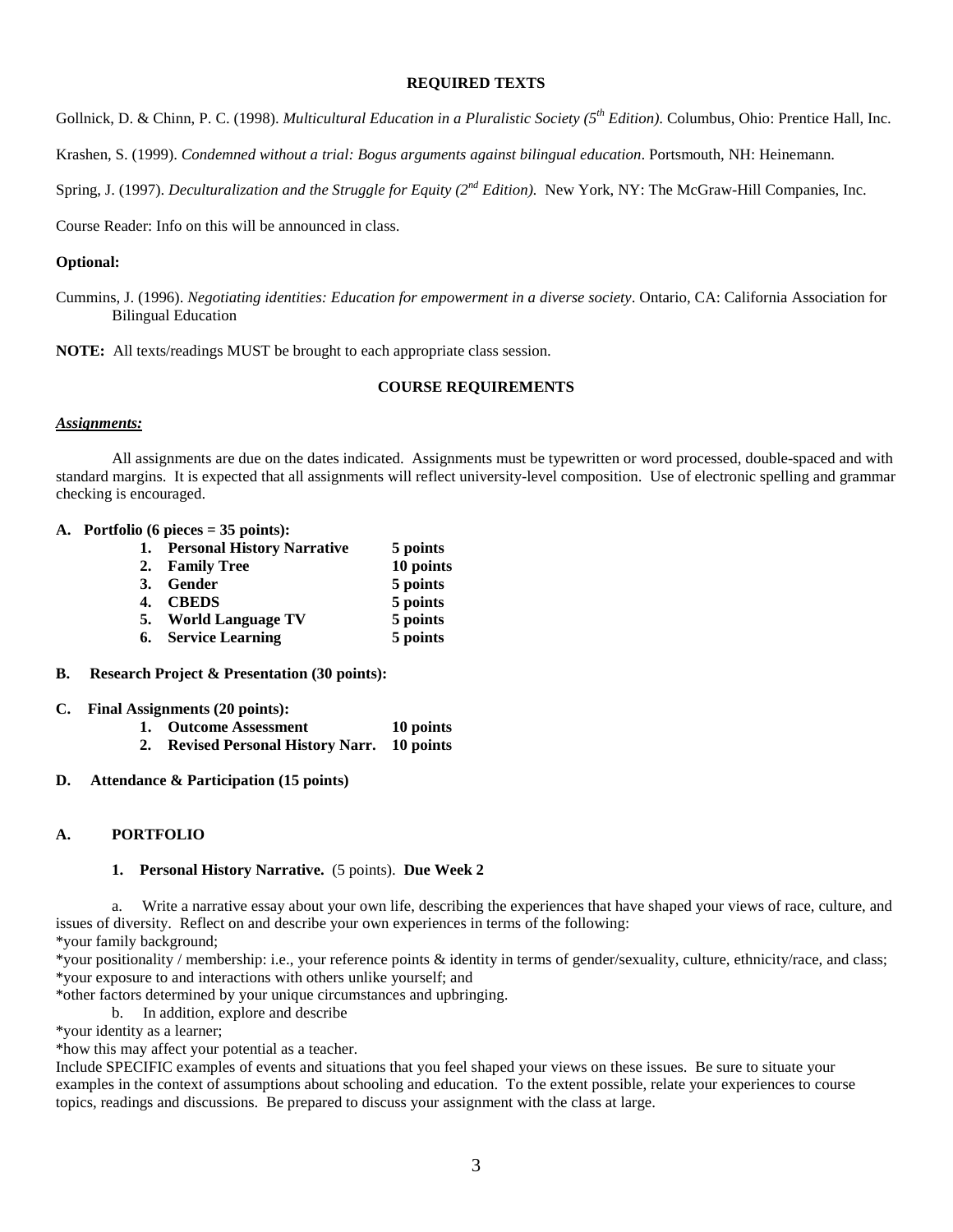### **2. Family Background Assignment**: (10 points) **Due Week 3**

By researching and studying one's own background, it is possible to gain an appreciation of our unique experiences, and also open up discussions about any similarities and differences with peers. In this assignment you are to construct a family 'tree' that includes as much information as you can gather about your family background including religious affiliation, ethnicity, culture, language(s), country of origin, education/occupation and any other information that may be of interest and value. Format: construct a genealogical tree with descriptive paragraphs.

The remaining portfolio assignments will be explained in class.

| 3. | Gender                   | 5 points | Due Week 5  |
|----|--------------------------|----------|-------------|
| 4. | <b>CBEDS</b>             | 5 points | Due Week 6  |
| 5. | <b>World Language TV</b> | 5 points | Due Week 9  |
| 6. | <b>Service Learning</b>  | 5 points | Due Week 12 |

### **B. Research Paper and Panel Presentation.** (30 points). **Due Weeks 13 and 14**

In heterogeneous groups of four (4) to five (5) students MAX, you will develop, as a group, a multicultural research paper, which you will formally present to the class. Your research should include at least 3 sources from the ERIC database, at least 3 sources from the Internet, at least 3 professional journal articles, and at least one of the texts used in class. (Optional: mainstream newspapers and journals.) References must be exclusive of one another. Your paper will include the following components:

\*A cover page listing the title, a 2-3 paragraph/200 word abstract, full names of all group members

- 1. BACKGROUND: a narrative that describes the issue, including its historical context,
- 2. PROBLEM: The purpose of this section is to focus on what is not (but needs to be) known. You might start with a general introduction of the topic you will study. A case study or the depiction of a real life problem situation is a good idea. Basically, you are making a case for why your topic and paper are important.
- 3. LITERATURE REVIEW: In this section, summarize and critically review the literature review you have done related to your topic. This section looks at about three different researchers' viewpoints on your topic. The section might have a pro or con feeling tone, depending on your topic.
- 4. FINDINGS & CONCLUSIONS: This section should discuss a. your findings from research, and b. the conclusions you drew after having researched your topic. For example, your conclusion can include a position statement on the issue, with references to specific literature to support why you have taken that position.
- 5. IMPLICATIONS: What do the findings suggest for action, i.e., instructional change? What implications do you observe for each of the following? Parents, students, curriculum, instruction, assessment, teachers, administrators, communities, voters, policymakers, etc.

\*An annotated bibliography of all references consulted should also be included.

\*Any attachments such as your visual aids for the presentation, graphic organizers / handouts, or any supplementary

material developed to enhance student learning should also be included.

\*\*As a general guideline, the final paper should be about 10 – 15 pages in length. The paper should be stapled together, and not placed in any kind of binder.

Your panel presentation will be 20 minutes in length  $+$  time for Q & A with the audience (about 10 minutes). You will present a synopsis of your issue, accompanied by appropriate visual, aural and or tactile aids. The mode of presentation may include skits, simulations, debate, Socratic dialogue, or some other form of multi-modal presentation. You are cautioned NOT to read from the text of your paper.

### **D. Final Assignments (20 points): Due Week 14**

- **1. Outcome Assessment 10 points**
- **2. Revised Personal History Narr. 10 points**
- 1. Outcome Assessment

You will describe the following:

- a. A select few of the most important things you learned in this class;
- b. How you knew you were learning something of significance (assessing your own learning);
- c. How this will shape your attitudes and demonstrated behaviors as a teacher or in future intercultural interaction; i.e., how you will demonstrate overall "cultural competence" (as this definition is developed in class).

Emphasis will be placed on your ability to articulate the select topics of your choice, the depth of reflective analysis, your description of how you knew what you were learning (cognitive, behavioral and affective domains of your learning), and the connections you make between the topics and your future growth & professional practice.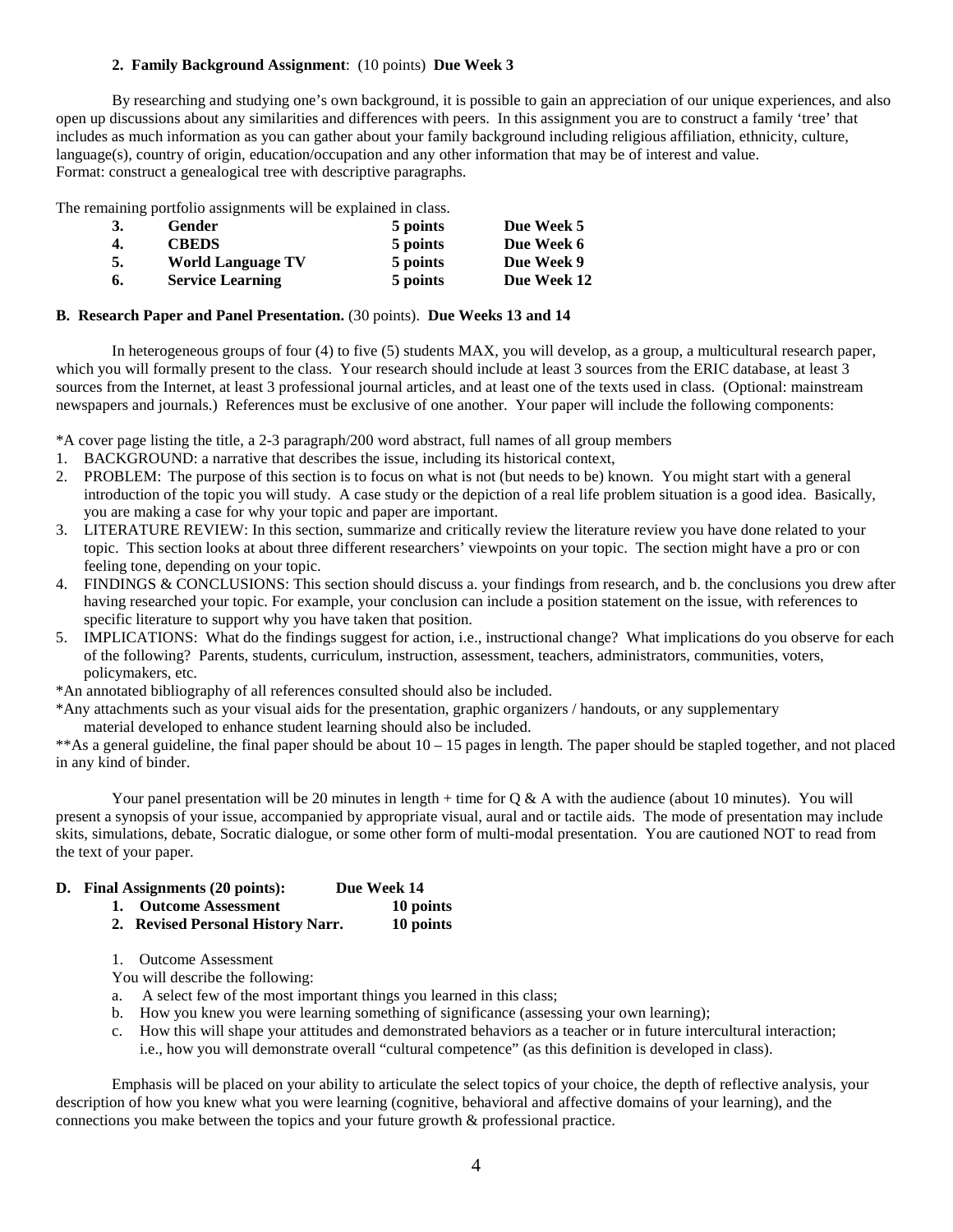E. **Attendance and Participation.** (15 points) Attendance; preparedness with readings and portfolio pieces; active, engaged discussions and participation in class.

### **Possible Topics for Panel Presentations EDUC 364**

- 1. What kind of curriculum should be designed for diverse students?
- 2. Why is public education called the "great equalizer"? Is it indeed an equal opportunity for all students?
- 3. What are some important educational issues related to gender and sexuality?
- 4. Should we educate the children of undocumented workers? Why or why not?
- 5. What impact does poverty have on education?
- 6. What are the goals and benefits of the "English plus" movement? Compare and contrast this to the "English-Only" movement.
- 7. Why are so many educators distressed with high stakes testing, and the singular use of standardized tests (e.g., SAT-9)? What are some ways that assessment and testing can be more inclusive and authentic?
- 8. What is bilingual education? Are dual-language immersion models effective?
- 9. What is Proposition 227 and what has been its impact on the education of English language learners? \*Focus on your school district / school site. For example, you might examine SAT-9 scores before and after 227, general community reaction to 227, % of students who filed waivers and stayed in bilingual programs, etc.
	- 10. Intercultural relations White perceptions of African Americans; Latino perceptions of Whites; etc.
	- 11. Strategies for conflict resolutions. How have school districts handled violence and implemented intercultural conflict education?
- 12. Research the migrant worker communities in California. What kinds of needs do their children have in our public schools?
- 13. Topic of choice please clear with instructor before starting your project.

\*\*\*I strongly encourage you to do video projects. For example, you might film migrant workers and their school-aged children in school and community settings, and critically examine educational implications for this group.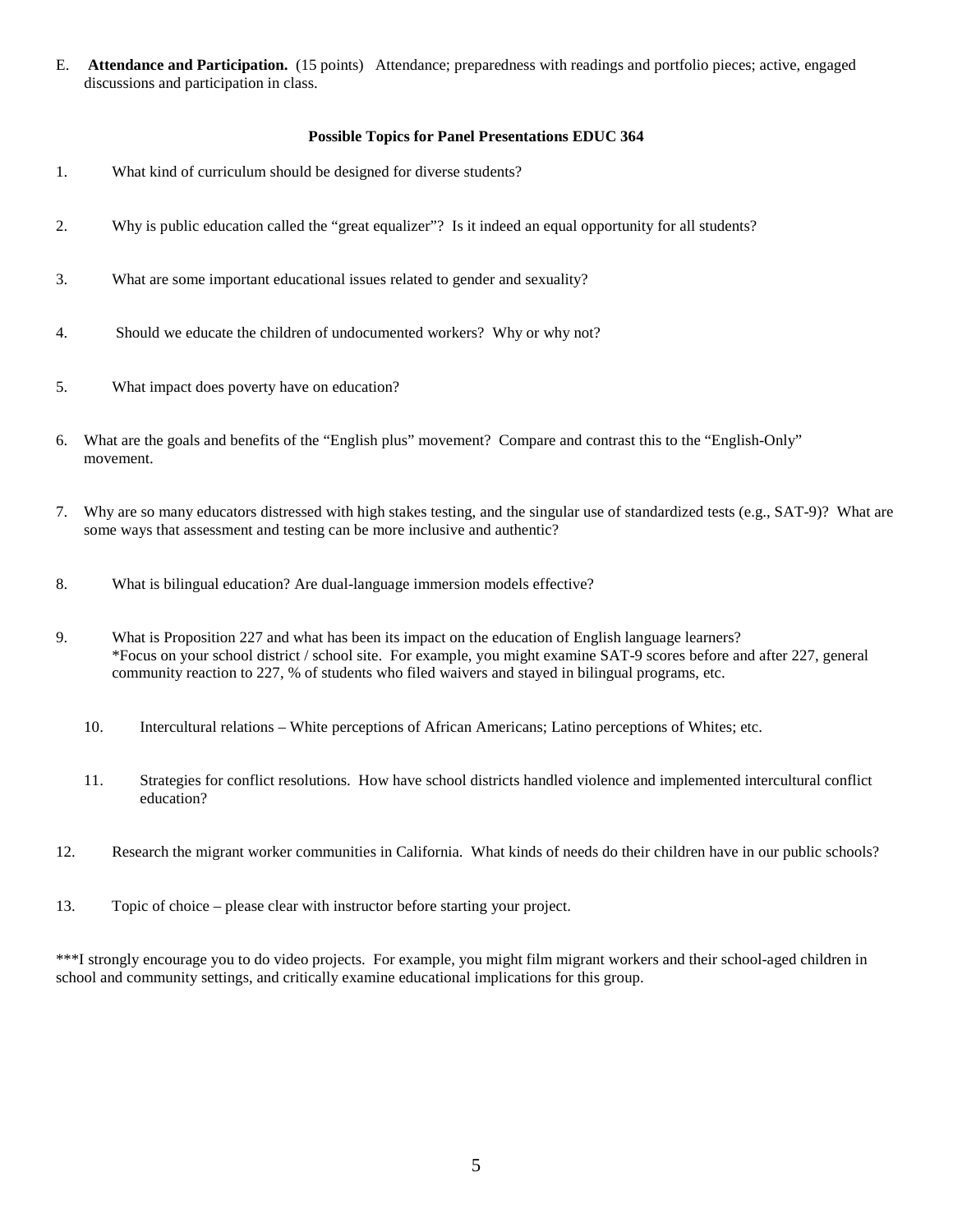# **Tentative Course Outline**

The professor reserves the rights to modify the schedule below when deemed appropriate.

| Date<br>Th/W               | <b>Topic</b>                                                                                                                                                                                                                                       | <b>Assignment</b>                                                                                   |
|----------------------------|----------------------------------------------------------------------------------------------------------------------------------------------------------------------------------------------------------------------------------------------------|-----------------------------------------------------------------------------------------------------|
| Session 1<br>Aug 23 / 29   | <b>TOPIC: Intro to Class, Intro to Culture</b><br>Course overview; what is culture? Introduction &<br>needs assessment. Begin personal history narratives.                                                                                         | Gollnick & Chinn, Ch. 1 (Culture,<br>Pluralism, and Equality);                                      |
| Session 2<br>8/30 9/5      | <b>TOPIC: Culture; Anglo-Americans</b><br>Nature of culture: Brief history and scope of the notion<br>of culture. Cultural contact, cultural diversity in the<br>U.S. and California, changing demographics;<br>Share personal history narratives. | Spring, Ch. 1 (Anglo-Americans)<br><b>Personal History Narrative Due!</b>                           |
| Session 3<br>Sept. 6 / 12  | <b>TOPIC: Class; Native Americans</b><br>Growing poverty of children; educational<br>implications.                                                                                                                                                 | <b>Family Tree due!</b><br>Gollnick & Chinn, Ch. 2 (Class);<br>Spring Ch. 2 (Native Americans)      |
| Session 4<br>Sept. 13 / 19 | <b>TOPIC: Race &amp; Ethnicity; African Americans</b><br>Manifestations of culture in the classroom: Working<br>with diverse populations.<br>Share Family Trees.                                                                                   | G & C, Ch. 3 (Ethnicity & Race)<br>Spring, Ch 3 (African Americans)                                 |
| Session 5<br>Sept. 20 / 26 | <b>TOPIC: Gender &amp; Sexuality; Asian Americans</b><br>Selection of panels & topics.                                                                                                                                                             | <b>Gender Assignment due!</b><br>Gollnick & Chinn, Ch. 4 (Gender)<br>Spring, Ch 4 (Asian Americans) |
| Session 6<br>$9/27$ 10/3   | <b>TOPICS: Exceptionality; Hispani/Latino</b><br><b>Americans</b>                                                                                                                                                                                  | G & Chinn, Ch. 5 (Exceptionality)<br>Spring, Ch. 5 (Hispanic/Latino<br>Americans)                   |
| Session 7<br>Oct. 4 / 10   | <b>TOPIC: Multiple Intelligences &amp; Assessment</b>                                                                                                                                                                                              | <b>CBEDS &amp; Census Assignment</b><br>due!<br>Reader: Weinberg, Garcia articles                   |
| Session 8<br>Oct. 11 / 17  | <b>TOPIC: Religion</b>                                                                                                                                                                                                                             | Gollnick & Chinn, Ch. 6 (Religion)                                                                  |
| Session 9<br>Oct. 18 / 24  | <b>TOPIC: Policy</b><br>Issues in curriculum development and social policy.<br>Models of multicultural education.                                                                                                                                  | Spring, Ch. 6 (Civil Rights to Now)<br>Reader: Minority teachers article.                           |
| Session 10<br>Oct. 25 / 31 | <b>TOPIC: Culture and language.</b><br>Language structure and use; language acquisition.<br>Culture and communication and interaction styles.                                                                                                      | <b>World Language TV due!</b><br>Gollnick & Chinn, Ch. 7 (Language)<br>Reader: Au, Lee articles.    |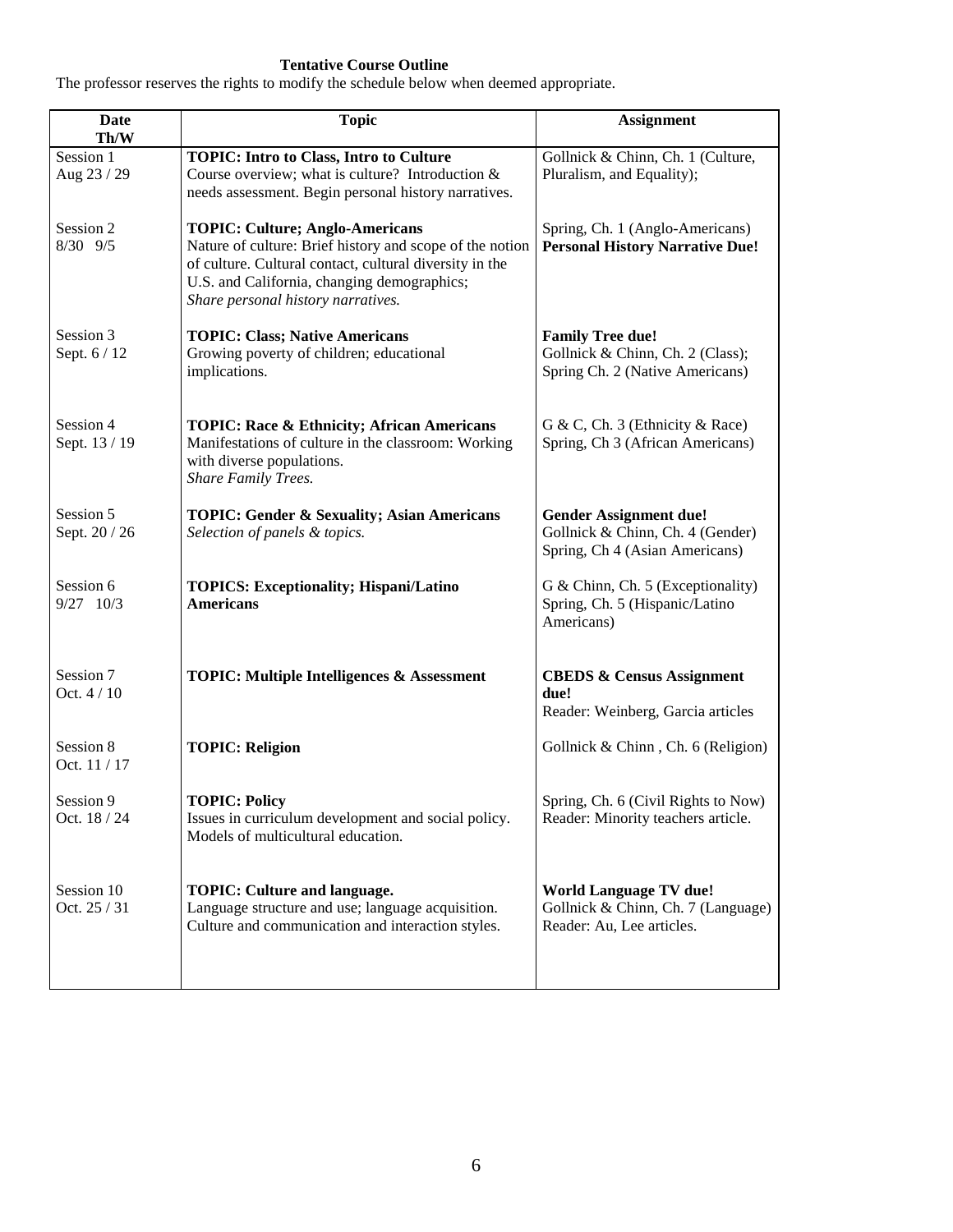| Session 11<br>Nov. 1/7        | TOPIC 1: The role of primary language in second<br>language learning.                       | Reader: Cummins, Krashen articles                                                                        |
|-------------------------------|---------------------------------------------------------------------------------------------|----------------------------------------------------------------------------------------------------------|
|                               | <b>TOPIC 2: Second Language acquisition</b><br>strategies                                   | Class handouts.                                                                                          |
| Session 12<br>Nov. 8 / 14     | <b>TOPIC: The Bilingual Education "Debate"</b>                                              | <b>Service Learning due!</b><br>Krashen: Entire slim volume.                                             |
| Session 13<br>Nov. 15 / 21    | <b>TOPIC: Learning Styles &amp; Parental involvement</b><br>Culturally responsive teaching. | Reader: Park, learning styles                                                                            |
|                               | Session to work with panel on project & presentation.                                       |                                                                                                          |
| (Thanksgiving<br>$11/22/01$ ) |                                                                                             |                                                                                                          |
| Session 14<br>**Nov. 29 / 28  | <b>TOPIC: Group presentations</b><br>Group presentations & connections to course.           | <b>Research Project &amp; Presentation</b><br>Due! (30 points)                                           |
| Session 15<br>Dec. $6/5$      | <b>TOPIC 1: Group presentations</b><br>Group presentations $&$ connections to course.       | <b>Research Project &amp; Presentation</b><br>Due! (30 points)                                           |
|                               | TOPIC 2: Closure & Wrap up<br>What have we learned? Where do we go from here?               | <b>Final Due: 1. Outcome</b><br><b>Assessment &amp; 2. Revised Personal</b><br><b>History Narratives</b> |
|                               |                                                                                             |                                                                                                          |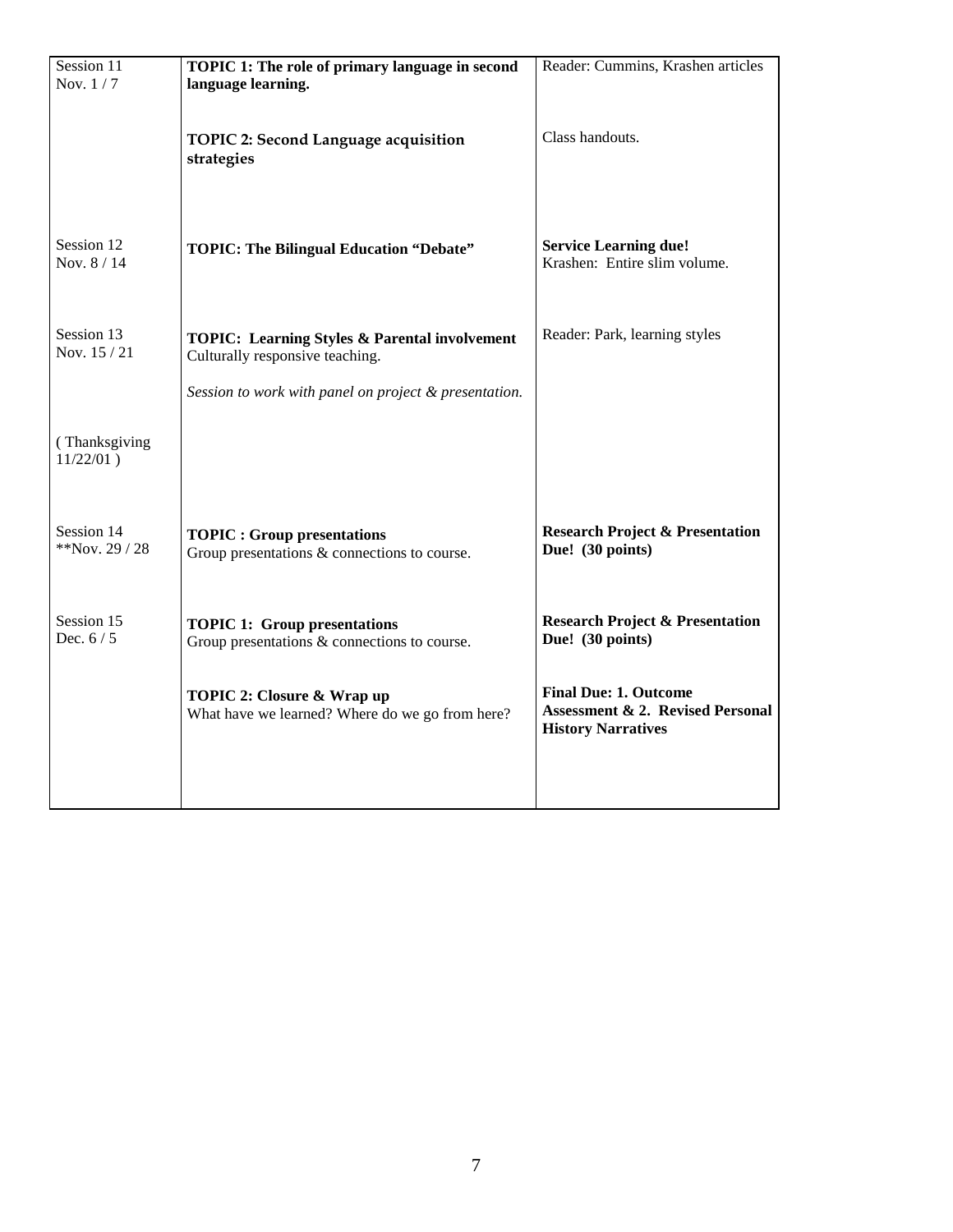| <b>PART 1: LANGUAGE STRUCTURE</b><br><b>AND</b><br>FIRST- AND SECOND-LANGUAGE<br><b>DEVELOPMENT</b><br>I. Language Structure and Use:<br><b>Universals and Differences</b><br>(including the structure of English)<br>A. The sound systems of language<br>(phonology)<br><b>B.</b> Word formation (morphology)<br>C. Syntax<br><b>D.</b> Word meaning (semantics)<br>E. Language in context<br>F. Written discourse<br>G. Oral discourse<br>H. Nonverbal communication<br>II. Theories and Factors in First- and<br>Second-Language Development<br>A. Historical and current theories and<br>models of language analysis that have<br>A. Purpose<br>implications for second-language<br>development and pedagogy | PART 2: METHODOLOGY<br>OF BILINGUAL, ENGLISH<br><b>LANGUAGE DEVELOPMENT,</b><br><b>AND</b><br><b>CONTENT INSTRUCTION</b><br>I. Theories and Methods of<br><b>Bilingual Education</b><br>A. Foundations<br>B. Organizational models: What<br>works for whom?<br>C. Instructional strategies<br>II. Theories and Methods for<br><b>Instruction In and Through English</b><br>A. Teacher delivery for both<br>English language development<br>and content instruction<br>B. Approaches with a focus on | PART 3:<br><b>CULTURE</b><br><b>AND</b><br><b>CULTURAL</b><br><b>DIVERSITY</b><br>$bf - I$ .<br>Culture<br>A. Definitions of culture<br><b>B. Perceptions of culture</b><br>C. Intragroup differences (e.g.,<br>ethnicity, race, generations, and<br>micro-cultures)<br>D. Physical geography and its<br>effects on culture<br>E. Cultural congruence<br>II. Manifestations of Culture: |
|------------------------------------------------------------------------------------------------------------------------------------------------------------------------------------------------------------------------------------------------------------------------------------------------------------------------------------------------------------------------------------------------------------------------------------------------------------------------------------------------------------------------------------------------------------------------------------------------------------------------------------------------------------------------------------------------------------------|-----------------------------------------------------------------------------------------------------------------------------------------------------------------------------------------------------------------------------------------------------------------------------------------------------------------------------------------------------------------------------------------------------------------------------------------------------------------------------------------------------|-----------------------------------------------------------------------------------------------------------------------------------------------------------------------------------------------------------------------------------------------------------------------------------------------------------------------------------------------------------------------------------------|
|                                                                                                                                                                                                                                                                                                                                                                                                                                                                                                                                                                                                                                                                                                                  |                                                                                                                                                                                                                                                                                                                                                                                                                                                                                                     |                                                                                                                                                                                                                                                                                                                                                                                         |
|                                                                                                                                                                                                                                                                                                                                                                                                                                                                                                                                                                                                                                                                                                                  |                                                                                                                                                                                                                                                                                                                                                                                                                                                                                                     |                                                                                                                                                                                                                                                                                                                                                                                         |
|                                                                                                                                                                                                                                                                                                                                                                                                                                                                                                                                                                                                                                                                                                                  |                                                                                                                                                                                                                                                                                                                                                                                                                                                                                                     |                                                                                                                                                                                                                                                                                                                                                                                         |
|                                                                                                                                                                                                                                                                                                                                                                                                                                                                                                                                                                                                                                                                                                                  |                                                                                                                                                                                                                                                                                                                                                                                                                                                                                                     |                                                                                                                                                                                                                                                                                                                                                                                         |
|                                                                                                                                                                                                                                                                                                                                                                                                                                                                                                                                                                                                                                                                                                                  |                                                                                                                                                                                                                                                                                                                                                                                                                                                                                                     |                                                                                                                                                                                                                                                                                                                                                                                         |
|                                                                                                                                                                                                                                                                                                                                                                                                                                                                                                                                                                                                                                                                                                                  |                                                                                                                                                                                                                                                                                                                                                                                                                                                                                                     |                                                                                                                                                                                                                                                                                                                                                                                         |
|                                                                                                                                                                                                                                                                                                                                                                                                                                                                                                                                                                                                                                                                                                                  |                                                                                                                                                                                                                                                                                                                                                                                                                                                                                                     |                                                                                                                                                                                                                                                                                                                                                                                         |
|                                                                                                                                                                                                                                                                                                                                                                                                                                                                                                                                                                                                                                                                                                                  |                                                                                                                                                                                                                                                                                                                                                                                                                                                                                                     |                                                                                                                                                                                                                                                                                                                                                                                         |
|                                                                                                                                                                                                                                                                                                                                                                                                                                                                                                                                                                                                                                                                                                                  |                                                                                                                                                                                                                                                                                                                                                                                                                                                                                                     |                                                                                                                                                                                                                                                                                                                                                                                         |
|                                                                                                                                                                                                                                                                                                                                                                                                                                                                                                                                                                                                                                                                                                                  |                                                                                                                                                                                                                                                                                                                                                                                                                                                                                                     |                                                                                                                                                                                                                                                                                                                                                                                         |
|                                                                                                                                                                                                                                                                                                                                                                                                                                                                                                                                                                                                                                                                                                                  |                                                                                                                                                                                                                                                                                                                                                                                                                                                                                                     |                                                                                                                                                                                                                                                                                                                                                                                         |
|                                                                                                                                                                                                                                                                                                                                                                                                                                                                                                                                                                                                                                                                                                                  |                                                                                                                                                                                                                                                                                                                                                                                                                                                                                                     |                                                                                                                                                                                                                                                                                                                                                                                         |
|                                                                                                                                                                                                                                                                                                                                                                                                                                                                                                                                                                                                                                                                                                                  |                                                                                                                                                                                                                                                                                                                                                                                                                                                                                                     |                                                                                                                                                                                                                                                                                                                                                                                         |
|                                                                                                                                                                                                                                                                                                                                                                                                                                                                                                                                                                                                                                                                                                                  |                                                                                                                                                                                                                                                                                                                                                                                                                                                                                                     |                                                                                                                                                                                                                                                                                                                                                                                         |
|                                                                                                                                                                                                                                                                                                                                                                                                                                                                                                                                                                                                                                                                                                                  |                                                                                                                                                                                                                                                                                                                                                                                                                                                                                                     |                                                                                                                                                                                                                                                                                                                                                                                         |
|                                                                                                                                                                                                                                                                                                                                                                                                                                                                                                                                                                                                                                                                                                                  |                                                                                                                                                                                                                                                                                                                                                                                                                                                                                                     |                                                                                                                                                                                                                                                                                                                                                                                         |
|                                                                                                                                                                                                                                                                                                                                                                                                                                                                                                                                                                                                                                                                                                                  |                                                                                                                                                                                                                                                                                                                                                                                                                                                                                                     |                                                                                                                                                                                                                                                                                                                                                                                         |
|                                                                                                                                                                                                                                                                                                                                                                                                                                                                                                                                                                                                                                                                                                                  |                                                                                                                                                                                                                                                                                                                                                                                                                                                                                                     |                                                                                                                                                                                                                                                                                                                                                                                         |
|                                                                                                                                                                                                                                                                                                                                                                                                                                                                                                                                                                                                                                                                                                                  |                                                                                                                                                                                                                                                                                                                                                                                                                                                                                                     |                                                                                                                                                                                                                                                                                                                                                                                         |
|                                                                                                                                                                                                                                                                                                                                                                                                                                                                                                                                                                                                                                                                                                                  |                                                                                                                                                                                                                                                                                                                                                                                                                                                                                                     |                                                                                                                                                                                                                                                                                                                                                                                         |
|                                                                                                                                                                                                                                                                                                                                                                                                                                                                                                                                                                                                                                                                                                                  |                                                                                                                                                                                                                                                                                                                                                                                                                                                                                                     |                                                                                                                                                                                                                                                                                                                                                                                         |
|                                                                                                                                                                                                                                                                                                                                                                                                                                                                                                                                                                                                                                                                                                                  |                                                                                                                                                                                                                                                                                                                                                                                                                                                                                                     |                                                                                                                                                                                                                                                                                                                                                                                         |
|                                                                                                                                                                                                                                                                                                                                                                                                                                                                                                                                                                                                                                                                                                                  |                                                                                                                                                                                                                                                                                                                                                                                                                                                                                                     |                                                                                                                                                                                                                                                                                                                                                                                         |
|                                                                                                                                                                                                                                                                                                                                                                                                                                                                                                                                                                                                                                                                                                                  | English language development                                                                                                                                                                                                                                                                                                                                                                                                                                                                        | <b>Learning About Students</b>                                                                                                                                                                                                                                                                                                                                                          |
|                                                                                                                                                                                                                                                                                                                                                                                                                                                                                                                                                                                                                                                                                                                  | C. Approaches with a focus on                                                                                                                                                                                                                                                                                                                                                                                                                                                                       | A. What teachers should learn about                                                                                                                                                                                                                                                                                                                                                     |
|                                                                                                                                                                                                                                                                                                                                                                                                                                                                                                                                                                                                                                                                                                                  | content area instruction                                                                                                                                                                                                                                                                                                                                                                                                                                                                            | their students                                                                                                                                                                                                                                                                                                                                                                          |
|                                                                                                                                                                                                                                                                                                                                                                                                                                                                                                                                                                                                                                                                                                                  | (specially designed academic                                                                                                                                                                                                                                                                                                                                                                                                                                                                        |                                                                                                                                                                                                                                                                                                                                                                                         |
|                                                                                                                                                                                                                                                                                                                                                                                                                                                                                                                                                                                                                                                                                                                  | instruction delivered in English)                                                                                                                                                                                                                                                                                                                                                                                                                                                                   |                                                                                                                                                                                                                                                                                                                                                                                         |
|                                                                                                                                                                                                                                                                                                                                                                                                                                                                                                                                                                                                                                                                                                                  | D. Working with paraprofessionals                                                                                                                                                                                                                                                                                                                                                                                                                                                                   | <b>B.How teachers can learn about</b>                                                                                                                                                                                                                                                                                                                                                   |
|                                                                                                                                                                                                                                                                                                                                                                                                                                                                                                                                                                                                                                                                                                                  |                                                                                                                                                                                                                                                                                                                                                                                                                                                                                                     | their students                                                                                                                                                                                                                                                                                                                                                                          |
|                                                                                                                                                                                                                                                                                                                                                                                                                                                                                                                                                                                                                                                                                                                  | III. Language and Content Area                                                                                                                                                                                                                                                                                                                                                                                                                                                                      | C. How teachers can use what they                                                                                                                                                                                                                                                                                                                                                       |
|                                                                                                                                                                                                                                                                                                                                                                                                                                                                                                                                                                                                                                                                                                                  | <b>Assessment</b>                                                                                                                                                                                                                                                                                                                                                                                                                                                                                   | learn about their students                                                                                                                                                                                                                                                                                                                                                              |
|                                                                                                                                                                                                                                                                                                                                                                                                                                                                                                                                                                                                                                                                                                                  |                                                                                                                                                                                                                                                                                                                                                                                                                                                                                                     | (culturally responsive pedagogy)                                                                                                                                                                                                                                                                                                                                                        |
|                                                                                                                                                                                                                                                                                                                                                                                                                                                                                                                                                                                                                                                                                                                  |                                                                                                                                                                                                                                                                                                                                                                                                                                                                                                     |                                                                                                                                                                                                                                                                                                                                                                                         |
|                                                                                                                                                                                                                                                                                                                                                                                                                                                                                                                                                                                                                                                                                                                  |                                                                                                                                                                                                                                                                                                                                                                                                                                                                                                     |                                                                                                                                                                                                                                                                                                                                                                                         |
|                                                                                                                                                                                                                                                                                                                                                                                                                                                                                                                                                                                                                                                                                                                  |                                                                                                                                                                                                                                                                                                                                                                                                                                                                                                     | þη                                                                                                                                                                                                                                                                                                                                                                                      |
|                                                                                                                                                                                                                                                                                                                                                                                                                                                                                                                                                                                                                                                                                                                  |                                                                                                                                                                                                                                                                                                                                                                                                                                                                                                     |                                                                                                                                                                                                                                                                                                                                                                                         |
|                                                                                                                                                                                                                                                                                                                                                                                                                                                                                                                                                                                                                                                                                                                  |                                                                                                                                                                                                                                                                                                                                                                                                                                                                                                     |                                                                                                                                                                                                                                                                                                                                                                                         |
| <b>B. Psychological factors affecting</b><br><b>B.</b> Methods                                                                                                                                                                                                                                                                                                                                                                                                                                                                                                                                                                                                                                                   |                                                                                                                                                                                                                                                                                                                                                                                                                                                                                                     | A. Concepts of cultural contact                                                                                                                                                                                                                                                                                                                                                         |
| first- and second-language                                                                                                                                                                                                                                                                                                                                                                                                                                                                                                                                                                                                                                                                                       |                                                                                                                                                                                                                                                                                                                                                                                                                                                                                                     |                                                                                                                                                                                                                                                                                                                                                                                         |
| development                                                                                                                                                                                                                                                                                                                                                                                                                                                                                                                                                                                                                                                                                                      |                                                                                                                                                                                                                                                                                                                                                                                                                                                                                                     |                                                                                                                                                                                                                                                                                                                                                                                         |
| C. Socio-cultural factors affecting                                                                                                                                                                                                                                                                                                                                                                                                                                                                                                                                                                                                                                                                              |                                                                                                                                                                                                                                                                                                                                                                                                                                                                                                     | <b>B. Stages of individual cultural</b>                                                                                                                                                                                                                                                                                                                                                 |
| first- and second-language                                                                                                                                                                                                                                                                                                                                                                                                                                                                                                                                                                                                                                                                                       | C. State mandates                                                                                                                                                                                                                                                                                                                                                                                                                                                                                   |                                                                                                                                                                                                                                                                                                                                                                                         |
| development                                                                                                                                                                                                                                                                                                                                                                                                                                                                                                                                                                                                                                                                                                      |                                                                                                                                                                                                                                                                                                                                                                                                                                                                                                     | contact                                                                                                                                                                                                                                                                                                                                                                                 |
| D. Pedagogical factors affecting first-                                                                                                                                                                                                                                                                                                                                                                                                                                                                                                                                                                                                                                                                          |                                                                                                                                                                                                                                                                                                                                                                                                                                                                                                     |                                                                                                                                                                                                                                                                                                                                                                                         |
|                                                                                                                                                                                                                                                                                                                                                                                                                                                                                                                                                                                                                                                                                                                  | D. Limitations of assessment                                                                                                                                                                                                                                                                                                                                                                                                                                                                        |                                                                                                                                                                                                                                                                                                                                                                                         |
|                                                                                                                                                                                                                                                                                                                                                                                                                                                                                                                                                                                                                                                                                                                  |                                                                                                                                                                                                                                                                                                                                                                                                                                                                                                     | C. The dynamics of prejudice                                                                                                                                                                                                                                                                                                                                                            |
| second-language development                                                                                                                                                                                                                                                                                                                                                                                                                                                                                                                                                                                                                                                                                      | E. Technical concepts                                                                                                                                                                                                                                                                                                                                                                                                                                                                               | D. Strategies for conflict resolution                                                                                                                                                                                                                                                                                                                                                   |
| and second-language development<br>E. Political factors affecting first- and                                                                                                                                                                                                                                                                                                                                                                                                                                                                                                                                                                                                                                     |                                                                                                                                                                                                                                                                                                                                                                                                                                                                                                     |                                                                                                                                                                                                                                                                                                                                                                                         |

**EDUC 364** stresses competencies in Part 1, II B, C, D; Part 2, II A, C, and Part 3 in its entirety.